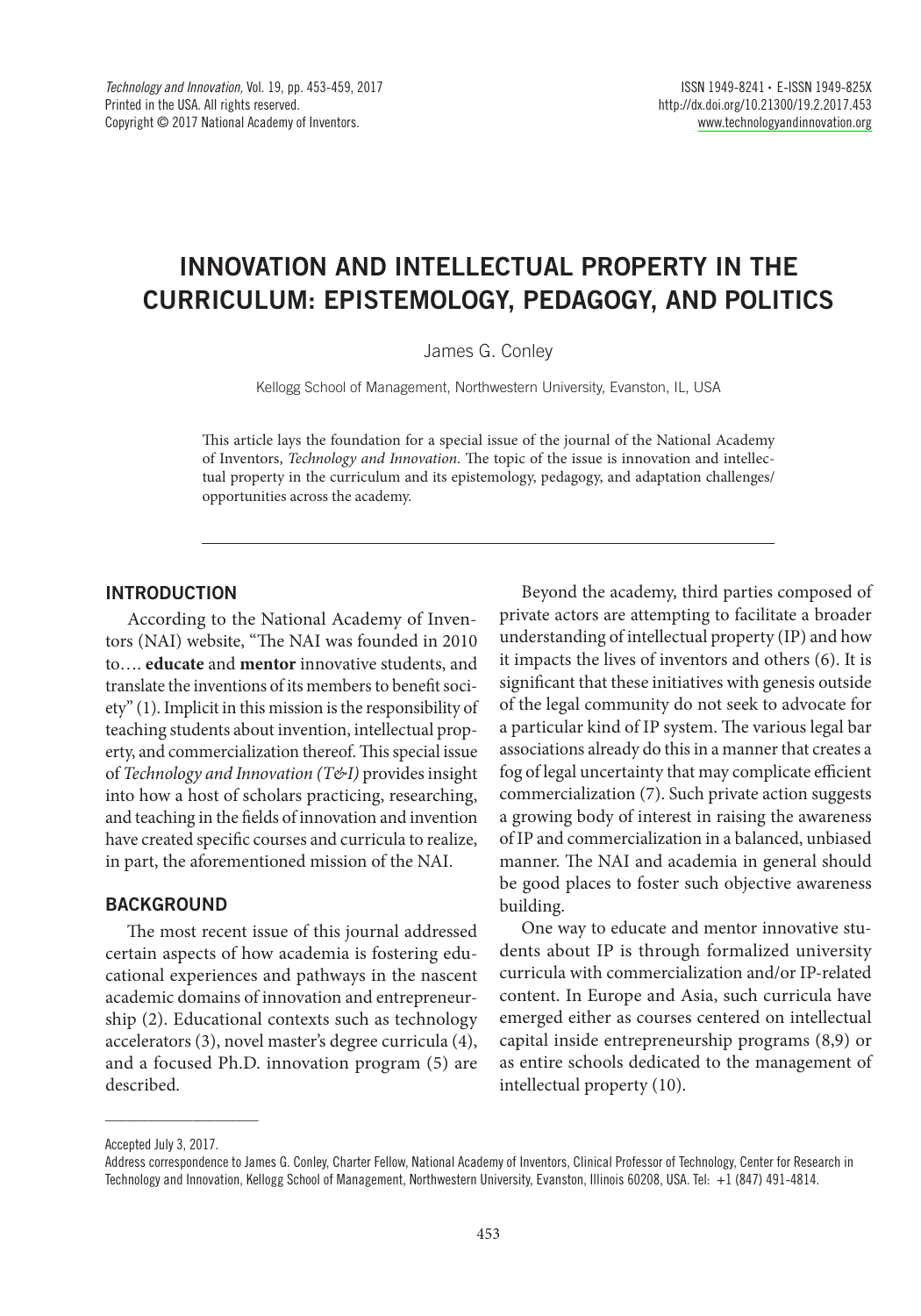#### 454 CONLEY

Note that in these newer schools of the academy, the curricular focus is not the law of intellectual property, a discipline with a distinct learning logic and traditions (i.e., study of the statutes and case law). Rather, these newer schools focus on the management or commercialization of intangible assets such as intellectual property. The establishment and recent growth of such programs are proxies for the emergent significance of these assets in global economic competition.

The logical foundations or epistemology of a subject is the product of research and educational traditions that survive the vagaries of time. Once the epistemology of a subject is established, the appropriate teaching methods and/or pedagogy can be advanced to multiple audiences and/or institutions.

Politically, new coursework with a solid epistemology and adaptable, teacher-friendly pedagogy is better prepared for institutional curriculum committees and hence is more likely to be adopted. Accessibility of such content is important because many university faculty members are not inventors. They have limited understanding of intellectual property. Further, they have little experience with commercialization and, therefore, tend to shy away from teaching it.

With commensurate curricular content accessible to all via this journal issue and other outlets (11), the NAI can indeed contribute meaningfully to all aspirations of its mission. Further, with improved understanding of IP and its role in competitive markets, the culture of the academy can be more self-supporting and responsive to the needs of society (12).

It is, therefore, the objective of this special issue of *Technology and Innovation* to investigate and illuminate the existing successful elements of innovation and IP-related coursework. Further, this issue will explore how such coursework has found its way into the engineering, management/business, and design curricula at multiple universities across the globe.

## **WHY THIS TOPIC NOW?**

For the past 20 years, social scientists have been heralding the tectonic shift in the basis of market valuation of publicly traded firms (13). Accountants report that the valuation of tech-heavy firms traded on public exchanges has shifted during the period 1980 to 2005 from a mostly tangible asset basis (property, plant, equipment, inventory, cash) to a mostly intangible asset basis (expectation of future returns based on innovations) (13-15). By some measures, the value of contemporary technology firms such as Facebook, Google, Alibaba, Amazon, Microsoft, and others is over 80% intangible.

While this trend is most conspicuous amongst technology firms, similar shifts have been noted in other industries.

A significant component of intangible value generated by investments in basic research and development (R&D), software, and human capital can be secured as intellectual property rights (IPR) (14). Separate from the inherent private exclusionary characteristics, this form of property can be used to motivate knowledge dissemination through publication of research results in journals and elsewhere, disclosure of inventions, and pledges of patents in the public interest (16,17).

Such market actions by inventors and other agents of innovation play a role in commercialization of useful knowledge. Studying the logic of IP-related market actions helps inventors and other innovators imagine what is commercially possible and potentially viable.

With market value of publicly traded firms now dominated by intangibles and the growing activity in the pursuit of intellectual property rights, it is time to advance curricular content that helps students translate their inventions to benefit society.

## **TECHNOLOGY INDUSTRY MANAGEMENT**

In the lead paper, "The Emergence of Technology and Innovation Management," Klaus Brockoff, professor and former dean of the WHU in Germany, reviews the full 300+ year history of technology and innovation management (TIM) as an academic and professional discipline (18).

The author carefully traces the intellectual foundations that have become part of the logic of TIM to the year 1675 when scholars identified how entrepreneurs may choose to start a new business. One choice includes differentiation based on an invention. The subsequent related scholarship includes narratives on how to use limited resources (either public of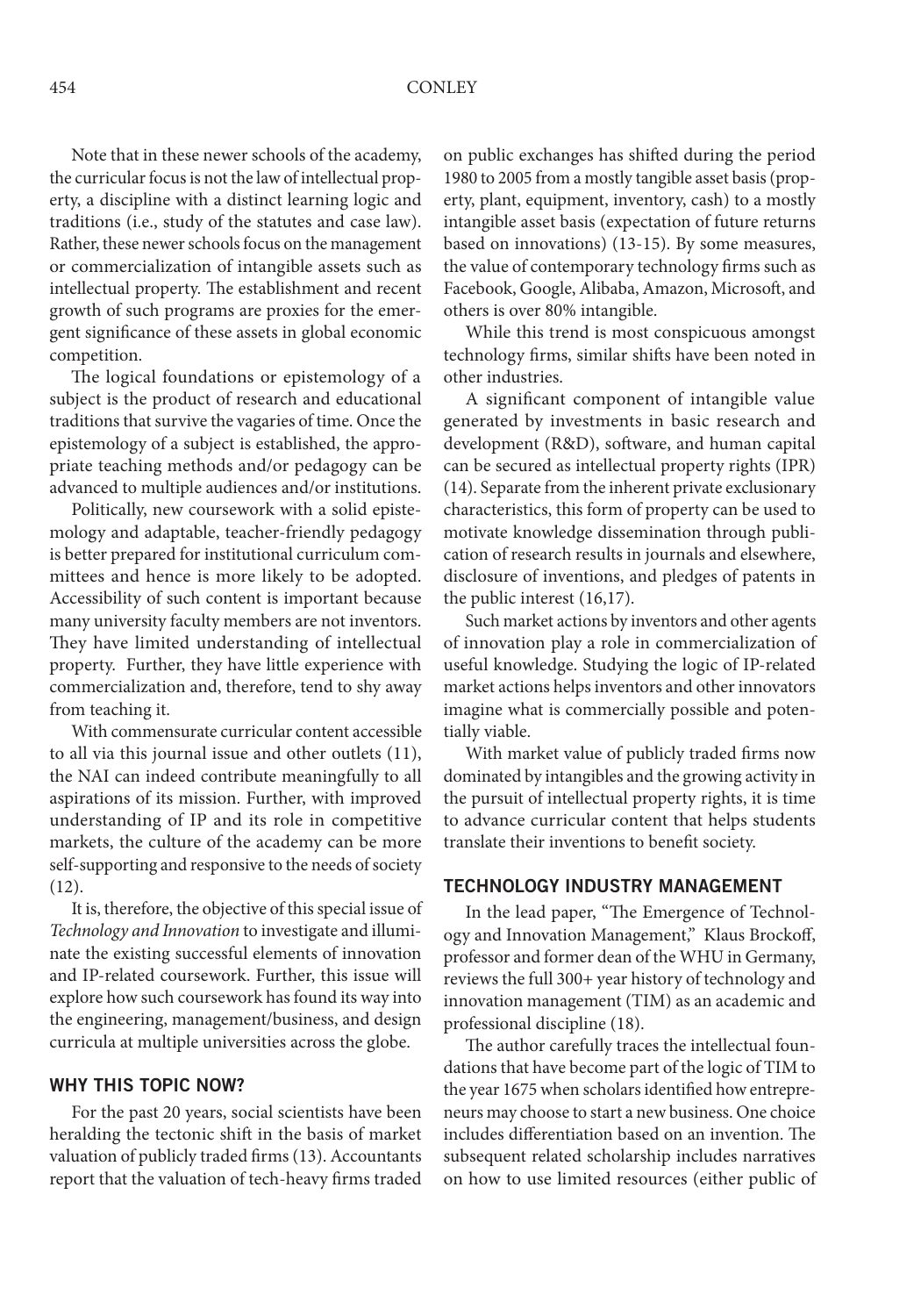private) together with the suggestion that innovations can drive economic growth and improve the overall human condition. The rise of formal R&D organizations within firms such as Siemens and General Electric that included patent departments indicates how TIM gave birth to the professional and academic interest in IP as an asset that should be proactively managed.

The idea of productivity gains coming from inventive activities significantly influenced the economic and business models of the third quarter of the 20<sup>th</sup> century. Further, imitation (where it is possible) is recognized as a strategic alternative to innovation. More recently, the full spectrum of IPR has been recognized by scholars as a strategic resource for managers (19).

Beyond connecting and explicating these knowledge foundations, Brockhoff points to the recent rise of TIM research funding, TIM-specific professorial appointments in the U.S. and Europe, and the growth of related Ph.D. programs, novel primary research methods, and related publishing activity in new journals and other outlets. Practitioner-focused TIM organizations in Europe and the U.S. were established about the same time. All such activities are proxies for market significance of this knowledge domain.

The ease of access to IP data as an input to TIM analysis and the growing significance of intangibles as a basis of market valuation motivated interest in the emergent discipline of IP management. The literature recognizes that it is important to link IPRs in a strategic sense to multiple fields of management (20). This makes the discipline an interdisciplinary social science. Note that the knowledge foundations and empirical methods of social scientists are different than those of physical scientists, hence the occasional tension between those who create and/or invent and those who are responsible for capitalizing on same.

By connecting the knowledge foundations of technology industry management to the growing value and awareness of intangibles and IP, Brockhoff characterizes a rich epistemology upon which to build a pedagogy and curriculum around the strategic resource that is IP.

# **INTELLECTUAL PROPERTY AS A MANAGEMENT DISCIPLINE**

In the second paper of this issue, Holger Ernst carries the TIM explications of Brockhoff forward and describes the empirical foundations and market contexts where intellectual property has emerged as a distinct management discipline (21).

Ernst starts by briefly describing the literature that explores the market circumstances where intellectual properties (patents) are an effective instrument to secure the appropriability of new technical knowledge. He then touches on the research devoted to the role that patents play in fostering growth and economic prosperity in industries and or countries.

The aforementioned longitudinal shift in the basis of publicly traded market valuation from tangible to intangible assets is shown to correspond with increases in IP registration activities. The growing efforts to realize appropriation with these intangibles via, for example, enforcement litigation, licensing, IP asset sales, cross-licensing, securitization, freedom to operate, patent pledges, patent pooling, and investor relations has focused management attention on said assets.

The research foundation and organizational logic for the IP function within the firm is reviewed. The internal and external role of technology acquisition and use is characterized. The growing awareness of key inventors and related managerial implications are expressed. Finally, the historical change in the IP function within the firm is characterized in terms of strategy, key performance indicators, accountability, top management exposure, governance focus, orientation, organizational embeddedness, skills, methods/ tools, and integration of multiple IP regimes.

Through Ernst's careful articulation of the literature and exploration of professional practice, one can appreciate the significant dimensions of the emergent IP management knowledge foundation.

## **INTRODUCING BROAD SKILLS IN HIGHER ENGINEERING EDUCATION USING PATENTS**

Whenever a school of the academy chooses to overhaul its curriculum, there is an opportunity to develop, introduce, and nurture novel course content and teaching techniques.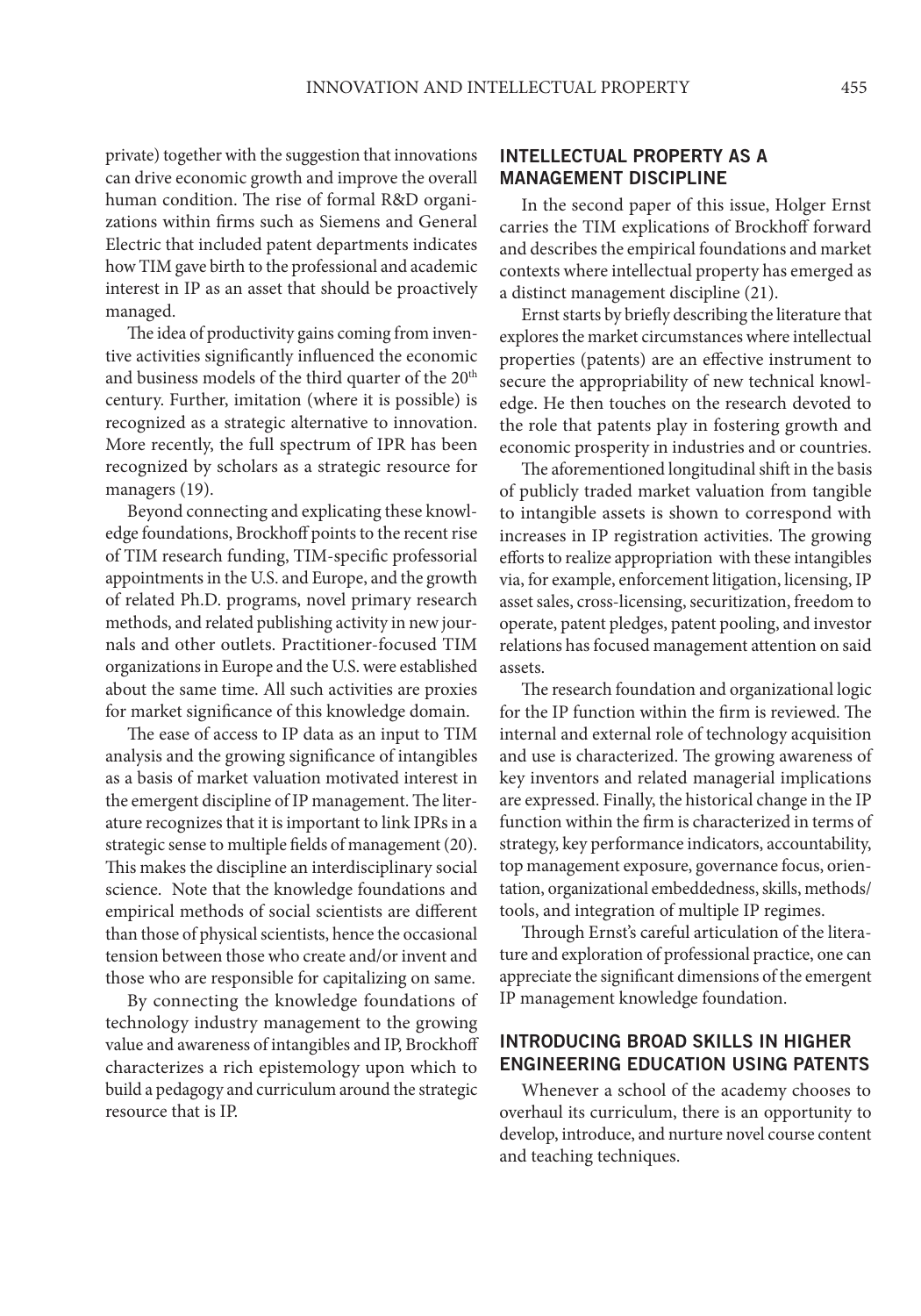#### 456 CONLEY

In the third paper of this issue, Bekkers and Bombaerts (22) describe the development, pedagogy, and longitudinal evaluation of a novel patents and standards course sequence introduced at Eindhoven University of Technology (TU/e) during a period of large scale curricular transformation. Courses that included social science concepts such as firm strategy, user adoption, ethics, and other matters were viewed to be desirable elements of the new curriculum.

The authors trace the history of the Patents and Standards three-course sequence created, in part, to better prepare graduates to reflect on the user, society, and the enterprise (USE) during their careers. The consecutive, 11-week units address exploration, specialization, and application of patents and standards in context.

A breadth of novel pedagogical tools are used in the course, such as active classroom response (clickers), blended learning, novel guest lectures, progressive feedback assignments, role-playing games, enhanced collaboration with technical academics or patent attorneys, and reflective essays on the ethics and morals or IPRs in a given industry, e.g., pharmaceuticals.

Longitudinal data testing of student satisfaction, learning, and workload compiled and analyzed over the period 2013 to 2015 is presented and evaluated by the authors. Of all the new USE course content introduced to the TU/e curriculum during this time, the patent and standards course received the highest student satisfaction evaluation. The authors use the longitudinal data to test the assumptions inherent in their original course design to continuously improve the learning experience.

Of all the papers in this issue, Bekkers and Bombaerts present the most comprehensive explanation of how, what, when, where, and why to introduce IP-related content into an already crowded engineering curriculum.

## **THE UNITED STATES PATENT SYSTEM AND ENGINEERING EDUCATION**

Extending the scholarship of their seminal work (23) and that of others (24-26), Garris and Garris expand the discussion of IP content in the curriculum to the senior design course context at the George Washington University (27).

After tracing the significant history of the U.S. patent system from its European roots through Jefferson, Lincoln, Edison, and beyond, the authors explore five propositions for why the patent system and its implications should be part of the pedagogy of all engineering educations. These propositions are as follows: Optimal design is an integrative process, the ethics of design in competitive industry are intricate, innovation in a litigious environment can be dangerous, patent rights are valuable assets, and the patent processes reflect the history of technology. In the discussion of each proposition, the authors use case studies to illustrate the market significance of decisions that reside within the engineering domain. To help with adoption, they suggest that each patent document (and its associated file history) serve as a prepackaged teaching case study. Hence, the available case studies across all engineering domains are plentiful.

These propositions and the associated logic can be used to traverse the politically challenging environment of the curriculum committee staffed in part by those with little experience or interest in commercialization matters.

The paper concludes with an explanation for how patents and their market implications are integrated into a 3-credit hour, senior design course in the mechanical engineering curriculum at their institution. The pedagogy for the course, format, team integration, project flow, and deliverables are characterized. The project-based format allows students to encounter ethical and other market entry challenges whereby existing patents are part of the calculus of the solution. For example, students are required to both design around a patented solution and, conversely, are required to imagine how others might design around their solution and then use the insights to inform the drafting of the patent specification. Teams work separately and secretly to enhance the competition of the course learning environment.

The 15+ years of aggregate learning that the authors have teaching this course facilitates rich discussions of a host of team dynamics and commercialization challenges and outcomes.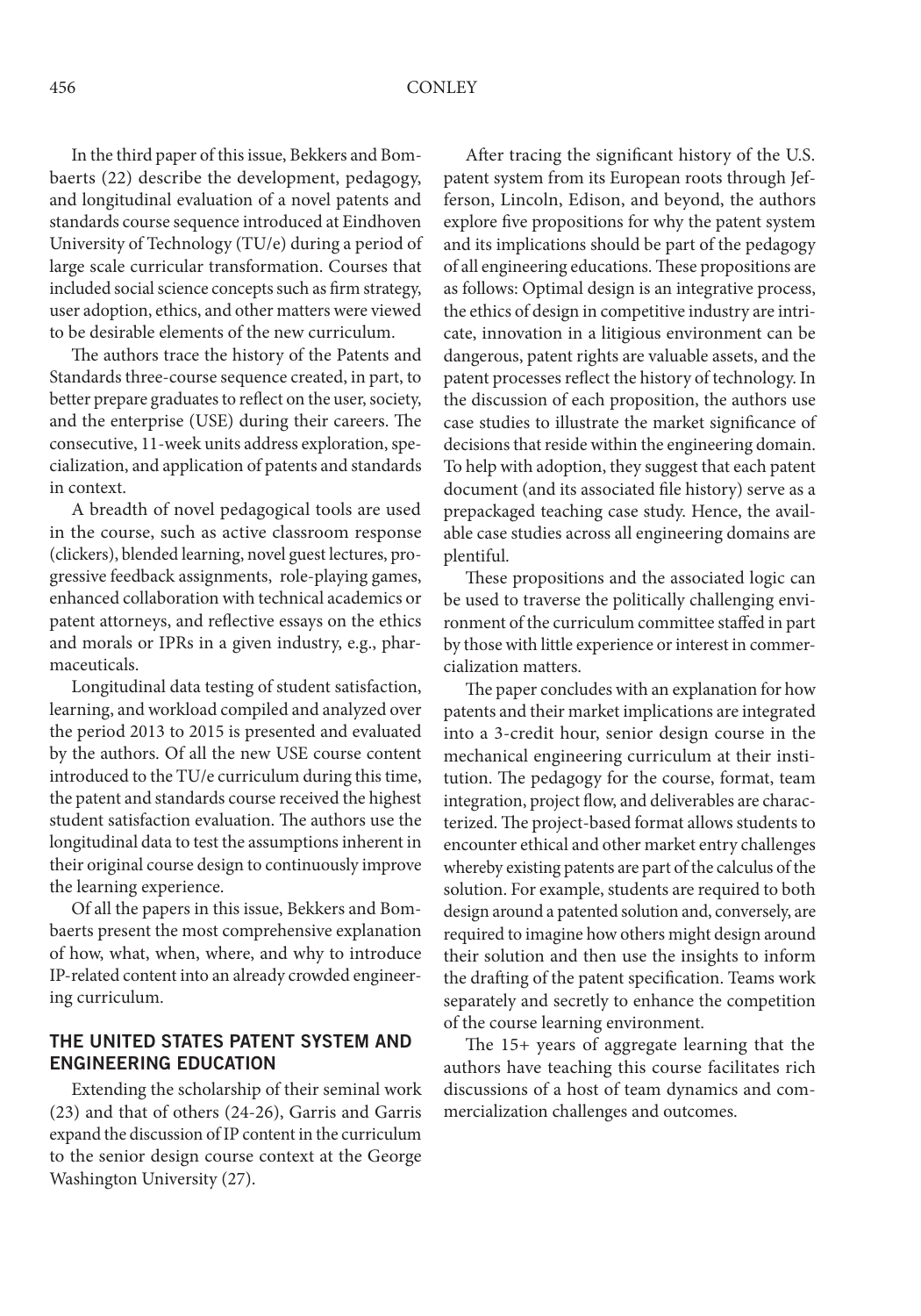# **A COURSE ON INTELLECTUAL PROPERTY AND BUSINESS STRATEGY**

Enriching this special issue, legal scholar David Orozco recounts his involvement designing, modifying, and teaching several courses at the nexus of intellectual property and business strategy (28). His narrative addresses the specifics of preparing and delivering such content for a variety of student audiences (engineering, law, management) at three different major research institutions: Northwestern University, Michigan Technological University, and Florida State University.

The consistent organizing logic used within the various course offerings is the desire to help students make connections across otherwise disparate knowledge domains (property, engineering, management/ strategy). The details of the various courses, audiences, evolutions, formats, key learning objectives, and enrollments are described.

A consistent challenge for young scholars in the academy is the design and development of unique teaching content that complements and/or deepens their own scholarly research. The narrative in this paper is a window on how IP-related content gradually became integrated into the elective course offerings of a young academic during the formative stages of his career.

# **TRANSFORMATIVE BUSINESS STUDIES – TECHNOLOGY TRANSFER IN THE SOCIAL SCIENCES**

In the final paper of this special issue (29), Magnus Gustafsson of the Åbo Akademi University in Finland extends the idea of intellectual property and technology management for the natural sciences to the broader context of knowledge transfer for the humanities and social sciences.

Introducing the concept of transformative business studies, he characterizes a research methodology that includes design science, participative action research, and actor-network theory. This kind of inquiry is conducted by both academics and professional consultants. Their interaction is motivated by the need to assure that the results are indeed transferable to commercialization agents beyond the academy.

The sufficient involvement of practitioners or consultants is necessary because the problems are complex and ill-defined. Often there exists a need for change, but few inside the firms know how to catalyze the change. Finally, organizational inertia and institutionalization are difficult to overcome by academic research results alone.

The organizational design for transformative business studies anticipates and attempts to avoid inherent disconnects between academic research and professional practice by offering a defined and clear interface.

The methodology is exercised in the context of Finnish efforts to increase the use of biogas in transportation. Significant actors in this ecosystem include truck operators, truck dealers, and integrators. Orchestrating and incenting these actors to think and behave in a different way leads to actionable knowledge, not just academically interesting knowledge. The outcome of the methodology is a continually evolving knowledge base amongst market actors that helps to define and redefine the biogas for transportation ecosystem going forward. The methodology is also being used to address challenges/ opportunities in unmanned shipping, flexible power generation, and short haul shipping.

## **REGULAR FEATURES**

This issue's USPTO commentary focuses on its 4th Annual National Summer Teacher Institute on Innovation, STEM, and Intellectual Property, where over 50 teachers learned about the intersection of innovation, technology, and entrepreneurship. The NAI Fellow Profile features Dr. Esther Takeuchi, who offers penetrating insights on the critical challenges we face in energy consumption, discusses what makes a great innovator, and shares what it means to have been responsible for saving millions of lives as a result of her research work. This issue's Innovation in Action highlights exciting technologies from Texas Tech University.

#### **SUMMARY**

This special issue of *T*&*I* was conceived to advance the university curricular offerings that can support the NAI's mission to "educate and mentor innovative students, and translate the inventions of its members to benefit society." The commercial logic and leveraging of intellectual property is one way to bring about knowledge transfer that benefits society.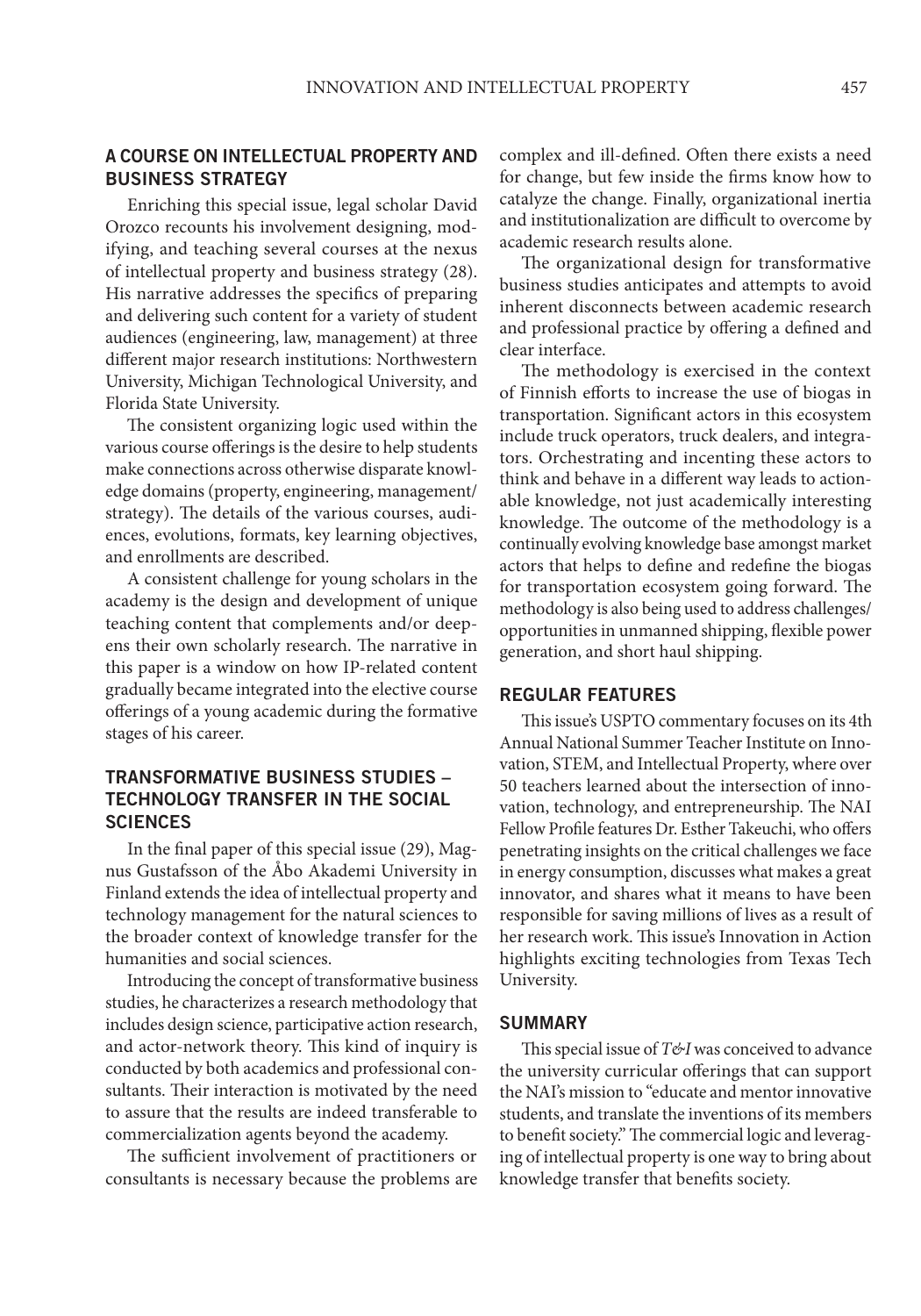The articles in this issue trace the epistemology of the technology and innovation management academic domain that has given birth to the intellectual property management academic and professional disciplines. The epistemologies of these fields are explored and interrogated to lay the ground work for the explication of specific engineering, management, and legal course offerings taught at leading academic institutions, such as TU Eindhoven and the WHU in Europe and George Washington, Florida State, Michigan Tech, and Northwestern Universities in the U.S.

Beyond the explicit epistemologies and pedagogies reviewed, insights for how IP-related course content has been packaged to successfully navigate and/or survive the curriculum review processes of universities are presented.

# **REFERENCES**

- 1. Mission and Goals of the NAI. Tampa (FL): National Academy of Inventors; c2017 [accessed 2017 Sep 1]. [http://www.academyofinventors.](http://www.academyofinventors) org/about.asp#mission.
- 2. DasGupta R. Fostering innovation and entrepreneurship. Technol Innov. 2017;19(1):345-348.
- 3. Byrd J, Herskowitz O, Alise J, Nye A, Rao S, Reuther K. University technology accelerators: design considerations and emerging best practices. Technol Innov. 2017;19(1):349-362.
- 4. Domschke A, Blaho J. Adapting the industrial Stage-Gate® process to create a novel master's degree innovation curriculum. Technol Innov. 2017;19(1):363-379.
- 5. Fossum E, Fraser C, Helble J. The PhD Innovation Program at the Thayer School of Engineering at Dartmouth. Technol Innov. 2017;19(1):381-388.
- 6. The Center for Intellectual Property Understanding. c2016 [2017 Sep 13]. http:// www.understandingip.org/#.
- 7. Weiss U. The regressive effect of legal uncertainty. Tel Aviv University Law Faculty Papers. 2005 [2017 Sep 13][. http://law.bepress.com/taulwps/](http://law.bepress.com/taulwps/) art30. Working Paper 30.
- 8. Intellectual Capital Management Track. Gothenburg (Sweden): Chalmers School of Entrepreneurship; c2012 [accessed 2017 Sep
	- 12]. [http://www.entrepreneur.chalmers.](http://www.entrepreneur.chalmers.se/)

[se/e](http://www.entrepreneur.chalmers.se/)ducation/mastersprogramme/intellectual-capital-management/.

- 9. Aalto University Double Degree Program. Seoul (South Korea): Seoul School of Integrated Sciences & Technologies. [accesed 2017 Sep 10]. [http://www.assist.ac.kr/English/OverseasMBA/](http://www.assist.ac.kr/English/OverseasMBA/Aalto/curriculum_composition.php) [Aalto/curriculum\\_composition.php.](http://www.assist.ac.kr/English/OverseasMBA/Aalto/curriculum_composition.php)
- 10. Department of Intellectual Property School of Intellectual Property. Nanjing (China): Nanjing University of Science and Technology. c2012- 2014 [accessed 2017 Sep 1]. http://english.njust. edu.cn/0a/a0/c601a2720/page.htm.
- 11. Tuterra [education collaboration platform]. [accessed 2017 Sep 13][. https://www.tuterra.org/.](http://www.tuterra.org/)
- 12. Sanberg PR, Gharib M, Harker PT, Kaler EW, Marchase RB, Sands TD, Arshadi N, Sarkar S. (2014). Changing the academic culture: valuing patents and commercialization toward tenure and career advancement. PNAS. 2014;111(18):6542–6547.
- 13. Lev B. Intangibles management, measurement and reporting. Washington (DC): Brookings Institution Press; 2001. p. 9.
- 14. Cardoza K, Basara J, Cooper L, Conroy R. The power of intangible assets: an analysis of the S&P 500®. Les Nouvelles. 2006 Mar;3-7.
- 15. Blair M, Wallman SMH. Unseen wealth. Washington (DC): Brookings Institution Press; 2001.
- 16. Ernst H. Patent information for strategic technology management. World Patent Information 2003;25(3):233-242.
- 17. Contreras JL, Jacob M. Patent pledges: global perspectives on patent law's private ordering frontier. Cheltenham (England): Edward Elgar Publishing; 2017.
- 18. Brockhoff K. The emergence of technology and innovation management. Technol Innov. 2017:19(2):461-480.
- 19. Di Minin A, Faems D. Building appropriation advantage: an introduction to the special issue on intellectual property management. Calif Manag Rev. 2013;55(4):7-14.
- 20. Jenewein K. Intellectual property management: the role of technology brands in the appropriation of technological innovation. Heidelberg (Germany): Physica-Verlag; 2005.
- 21. Ernst H. Intellectual property as a management